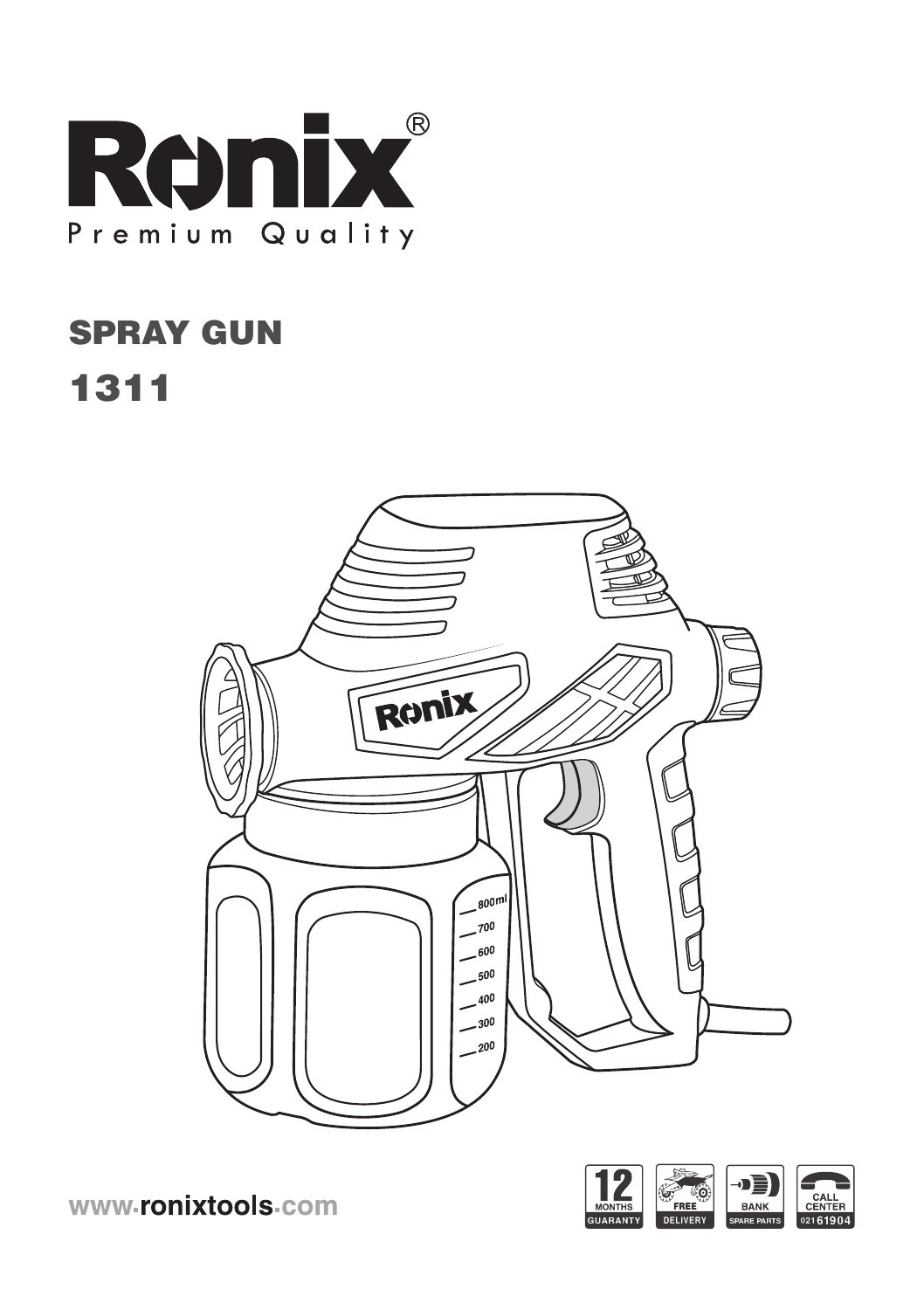

## **SPECIFICATIONS**

| Model                    | 1311      |
|--------------------------|-----------|
| Rated power input        | 110W      |
| Voltage                  | 220V      |
| Frequency                | 50Hz      |
| Maximum nozzle flow rate | 300ml/min |
| Container capacity       | 800ml     |

### **PARTS LIST**



Check the machine, loose parts and accessories for transport damage.

Read the operating instructions carefully before using the tool and observe the safety instructions. Keep the operating instructions in a safe place.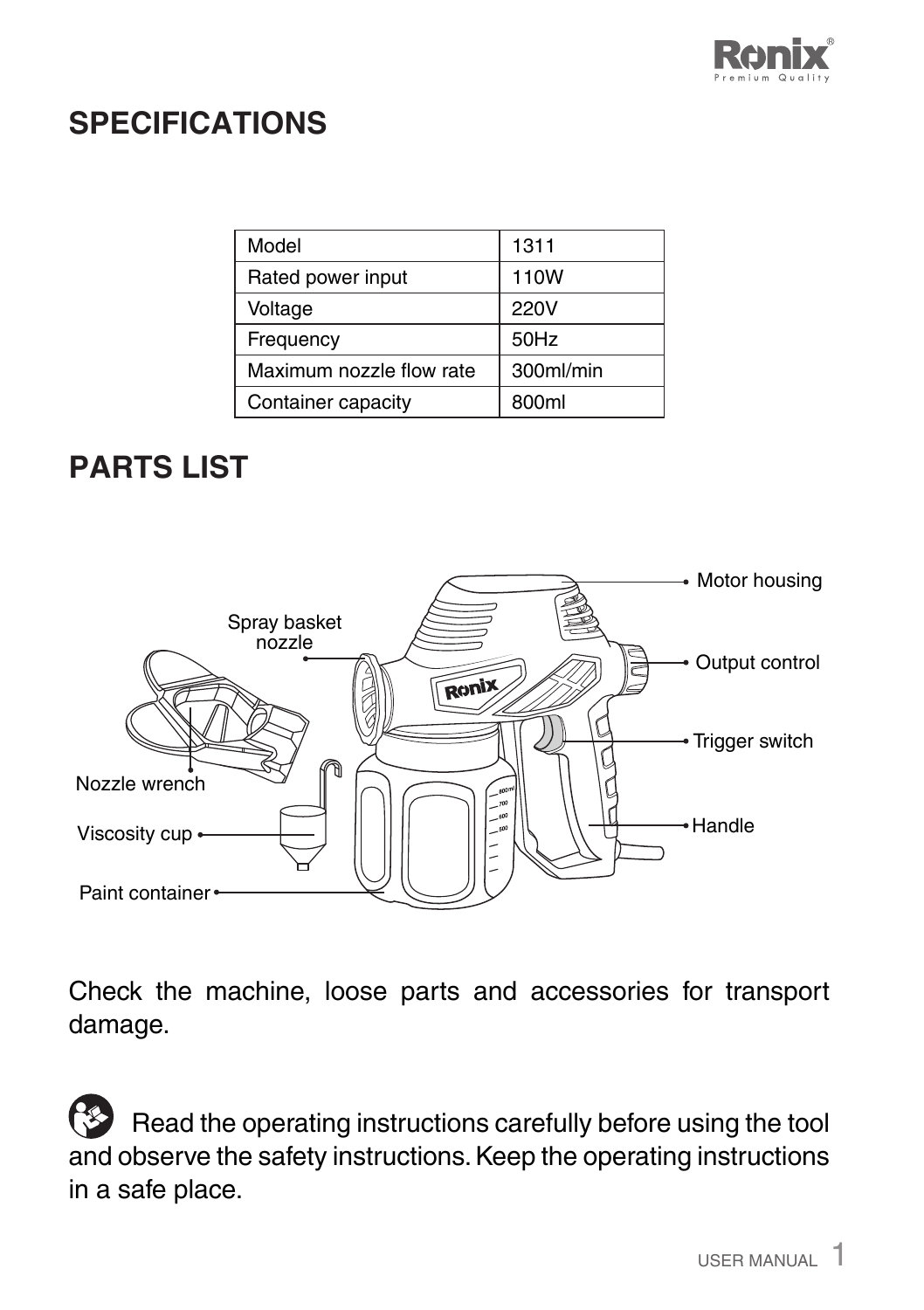

## **SAFETY INSTRUCTIONS**

### **.GENERAL SAFETY INSTRUCTIONS**

The following symbols are used in these instructions for use:

**A** Denotes risk of personal injury, loss of life or damage to the tool in case of nonobservance of the instructions in this manual



 $\triangle$  Denotes risk of electric shock.



 $\mathbb{F}$  Wear protective gloves



Wear a dust mask. Working with wood, metals and other materials may produce dust that is harmful to health. Do not work with material containing asbestos!



Wear eve protection

### **GENERAL POWER TOOL SAFETY WARNINGS**

# **WARNING!**

Read all safety warnings and all instructions. Failure to follow the warnings and instructions may result in electric shock, fire and/or serious injury.

Save all warnings and instructions for future reference. The term "power tool" in the warnings refers to your mains-operated (corded) power tool or battery-operated (cordless) power tool.

1) General Power Tool Safety Warnings – Work area safety

a) Keep work area clean and well lit. Cluttered or dark areas invite accidents.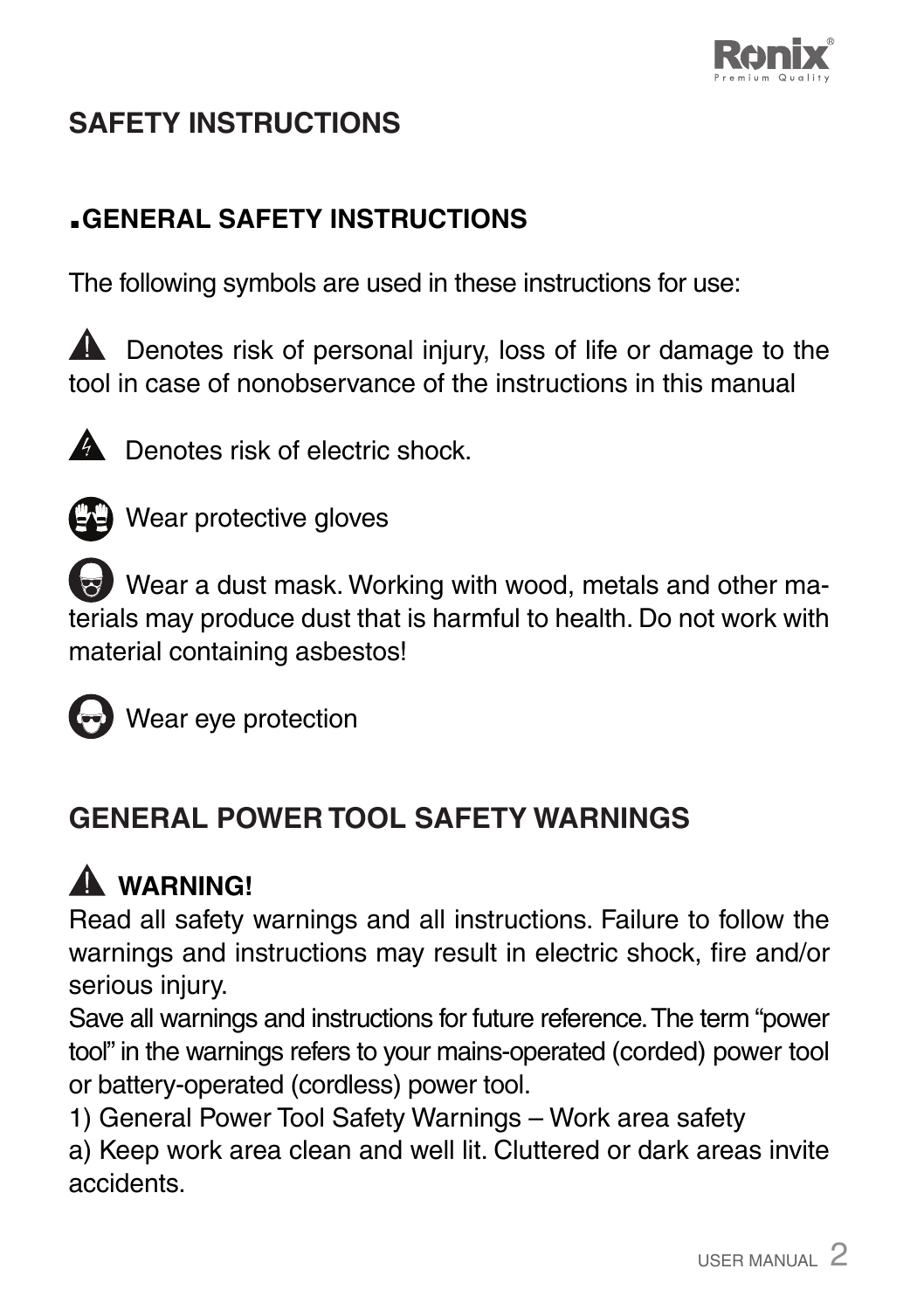

b) Do not operate power tools in explosive atmospheres, such as in the presence of flammable liquids, gases or dust. Power tools create sparks which may ignite the dust or fumes.

c) Keep children and bystanders away while operating a power tool. Distractions can cause you to lose control.

2) General Power Tool Safety Warnings – Electrical safety

a) Power tool plugs must match the outlet. Never modify the plug in any way. Do not use any adapter plugs with earthed (grounded) power tools. Unmodified plugs and matching outlets will reduce risk of electric shock.

b) Avoid body contact with earthed or grounded surfaces, such as pipes, radiators, ranges and refrigerators. There is an increased risk of electric shock if your body is earthed or grounded.

c) Do not expose power tools to rain or wet conditions. Water entering a power tool will increase the risk of electric shock.

d) Do not abuse the cord. Never use the cord for carrying, pulling or unplugging the power tool. Keep cord away from heat, oil, sharp edges or moving parts. Damaged or entangled cords increase the risk of electric shock.

e) When operating a power tool outdoors, use an extension cord suitable for outdoor use. Use of a cord suitable for outdoor use reduces the risk of electric shock.

f) If operating a power tool in a damp location is unavoidable, use a residual current device (RCD) protected supply. Use of an RCD reduces the risk of electric shock.

3) General Power Tool Safety Warnings – Personal safety

a) Stay alert, watch what you are doing and use common sense when operating a power tool. Do not use a power tool while you are tired or under the influence of drugs, alcohol or medication. A moment of inattention while operating power tools may result in serious personal injury.

b) Use personal protective equipment. Always wear eye protection. Protective equipment such as dust mask, non-skid safety shoes, hard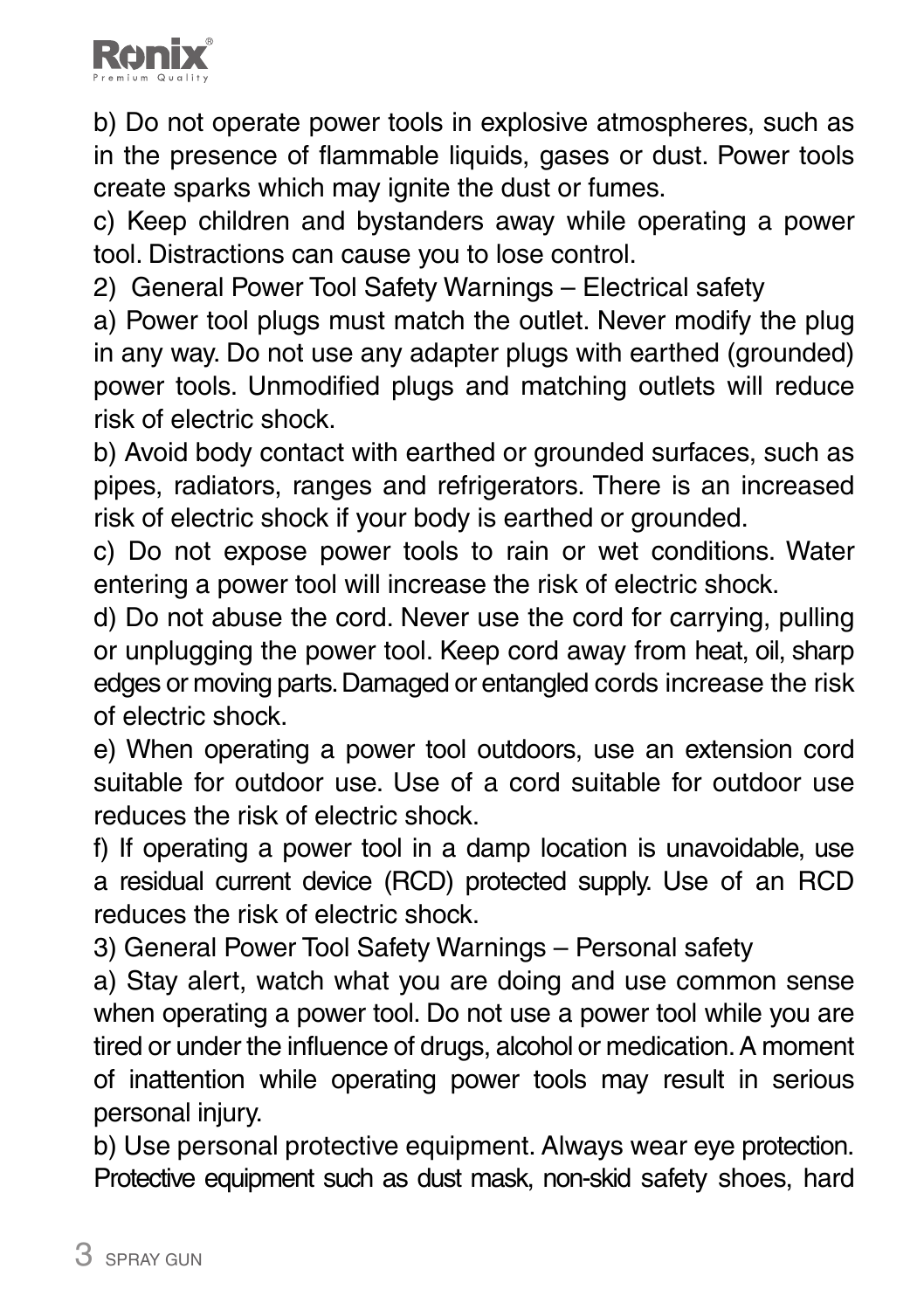

hat, or hearing protection used for appropriate conditions will reduce personal injuries.

c) Prevent unintentional starting. Ensure the switch is in the offposition before connecting to power source and/or battery pack, picking up or carrying the tool. Carrying power tools with your finger on the switch or energising power tools that have the switch on invites accidents.

d) Remove any adjusting key or wrench before turning the power tool on. A wrench or a key left attached to a rotating part of the power tool may result in personal injury.

a) Do not overreach. Keep proper footing and balance at all times. This enables better control of the power tool in unexpected situations.

b) Dress properly. Do not wear loose clothing or jewellery. Keep your hair, clothing and gloves away from moving parts. Loose clothes, jewellery or long hair can be caught in moving parts.

c) If devices are provided for the connection of dust extraction and collection facilities, ensure these are connected and properly used. Use of dust collection can reduce dust-related hazards.

2) General Power Tool Safety Warnings – Power tool use and care

a) Do not force the power tool. Use the correct power tool for your application. The correct power tool will do the job better and safer at the rate for which it was designed.

b) Do not use the power tool if the switch does not turn it on and off. Any power tool that cannot be controlled with the switch is dangerous and must be repaired.

c) Disconnect the plug from the power source and/or the battery pack from the power tool before making any adjustments, changing accessories, or storing power tools. Such preventive safety measures reduce the risk of starting the power tool accidentally.

d) Store idle power tools out of the reach of children and do not allow persons unfamiliar with the power tool or these instructions to operate the power tool. Power tools are dangerous in the hands of untrained users.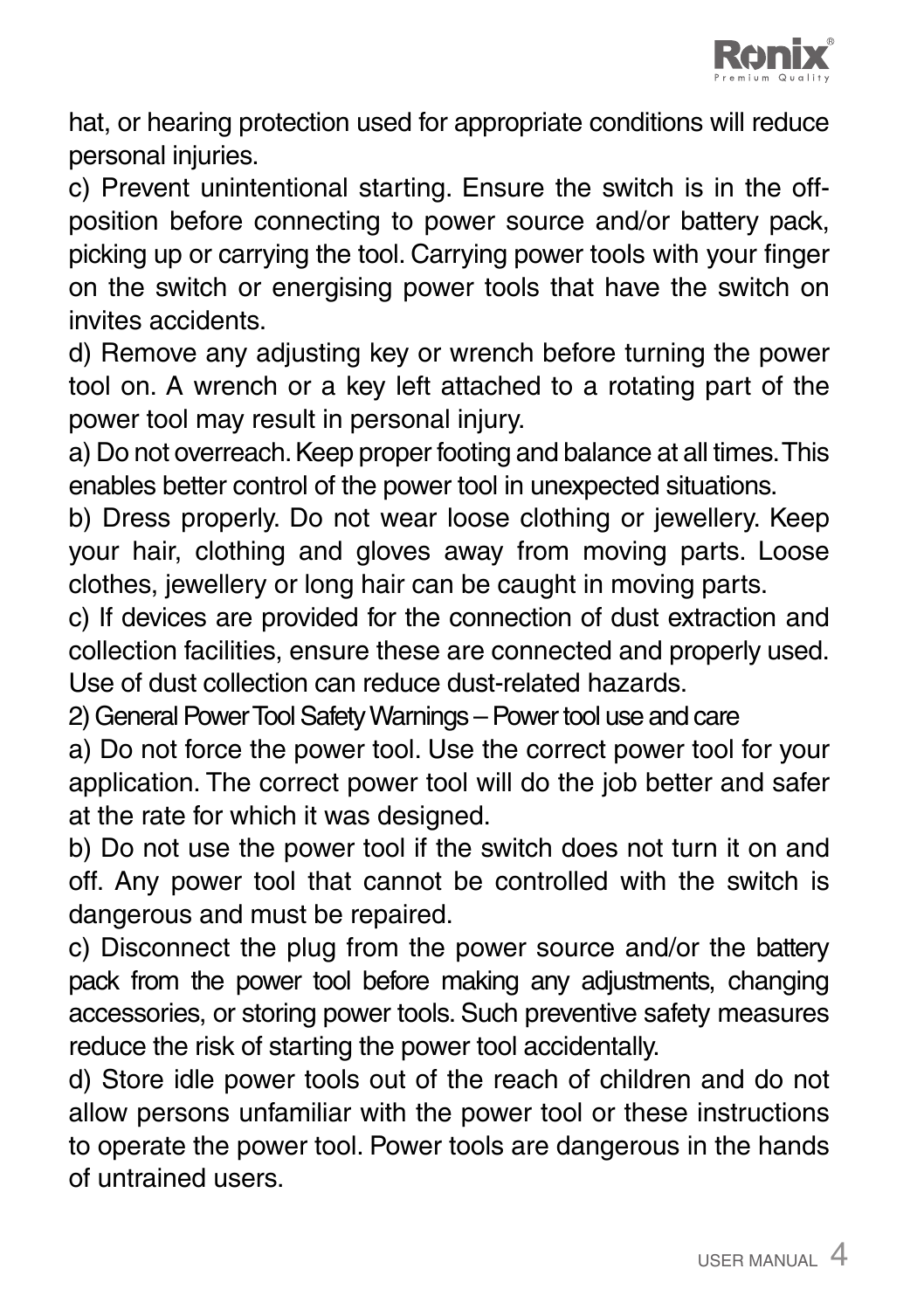

e) Maintain power tools. Check for misalignment or binding of moving parts, breakage of parts and any other condition that may affect the power tool's operation. If damaged, have the power tool repaired before use. Many accidents are caused by poorly maintained power tools.

f) Keep cutting tools sharp and clean. Properly maintained cutting tools with sharp cutting edges are less likely to bind and are easier to control.

g) Use the power tool, accessories and tool bits etc. in accordance with these instructions, taking into account the working conditions and the work to be performed. Use of the power tool for operations different from those intended could result in a hazardous situation.

3) General Power Tool Safety Warnings – Service

a) Have your power tool serviced by a qualified repair person using only identical replacement parts. This will ensure that the safety of the power tool is maintained.

## **A** CAUTION

The use of any accessories or additional tools other than those recommended in this manual may lead to an increased risk of injury. Only use original replacement parts.

### **.SAFETY INSTRUCTIONS FOR SPRAY GUNS**

- You may only spray coating materials such as paints, varnishes, glazes, etc. with a flashpoint of 21°C (32°C in UK) and higher without additional warning. (German classification of coating material is hazard classes A II and A III, see material tin.)

- The device may not be used in workplaces covered by the explosion-protection regulations.

- There must be no sources of ignition such as, for example, open fres, smoke of lit cigarettes, cigars and tobacco pipes, sparks, glowing wires, hot surfaces, etc. in the vicinity during spraying.

- Do not spray any substances whose hazard potential is not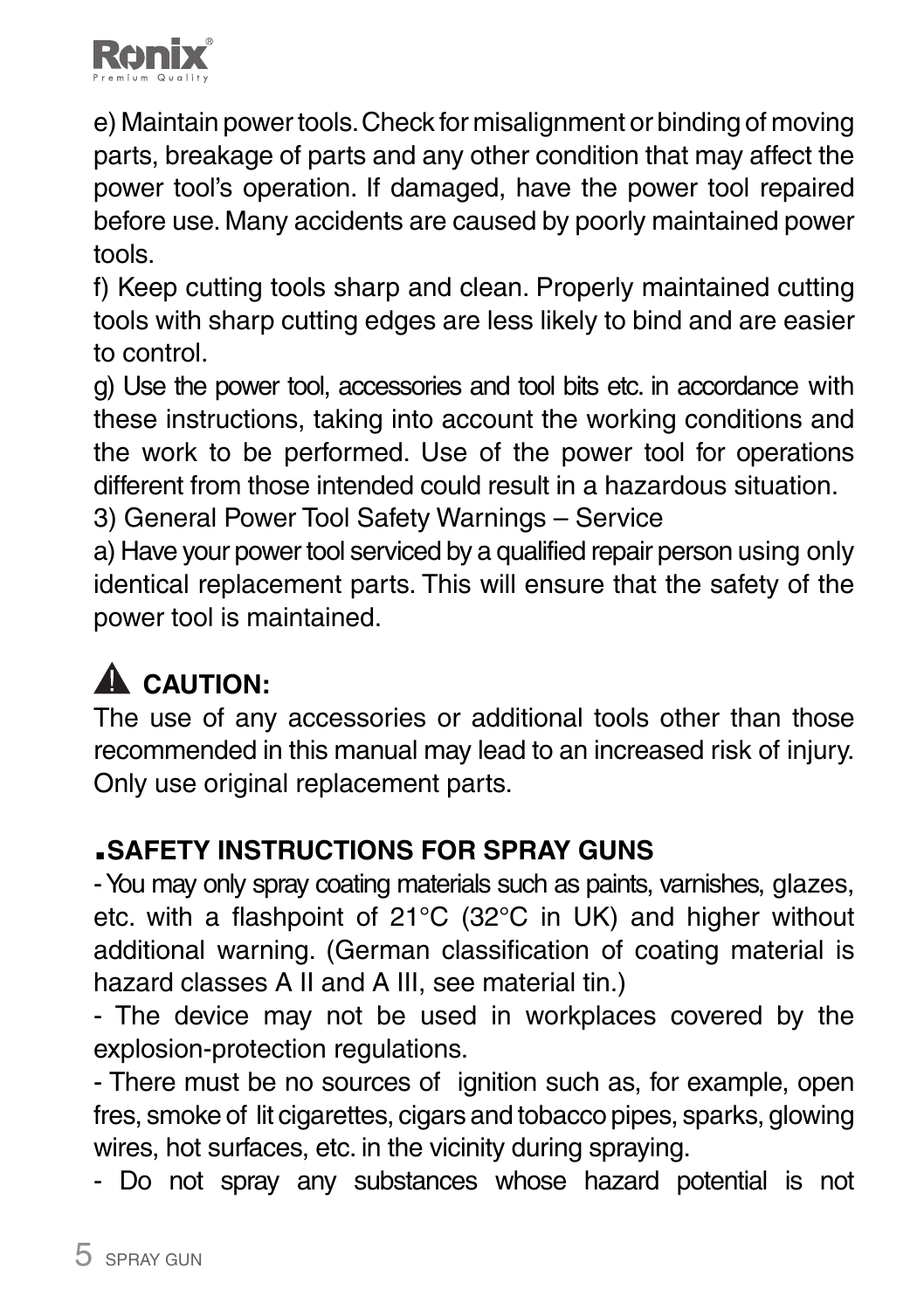

known.

- Before working on the spray gun remove the power plug from the socket.

- Do not use the spray guns to spray flammable substances.The spray guns are not to be cleaned with flammable solvents which have a flashpoint under 21°C.

- Caution against dangers that can arise from the sprayed substance and observe the text and information on the containers or the specifications given by the substance manufacturer.

- High pressure at the nozzle.

Recommendation: Wear a breathing mask and safety glasses when spraying.

# **CAUTION:**

Never point the spray gun at yourself, at other people or at animals.

- When working with the tool indoors as well as outdoors ensure that no solvent vapors are sucked in by the spray gun.

- When working outdoors, be aware of the wind direction. Wind can carry the coating substance across greater distances - thus causing damage. When working indoors, provide for adequate ventilation.

- Do not let children handle the device.

- Never open the device yourself in order to carry out repairs in the electrical system!

- Do not lay the spray gun.

# **A** RESIDUAL RISKS

Even when the power tool is used as prescribed it is not possible to eliminate all residual risk factors. The following hazards may arise in connection with the power tool's construction and design:

1- Damage to lungs if an effective dust mask is not worn.

2- Damage to hearing if effective hearing protection is not worn.

3- Damages to health resulting from vibration emission if the power tool is being used over longer period of time or not adequately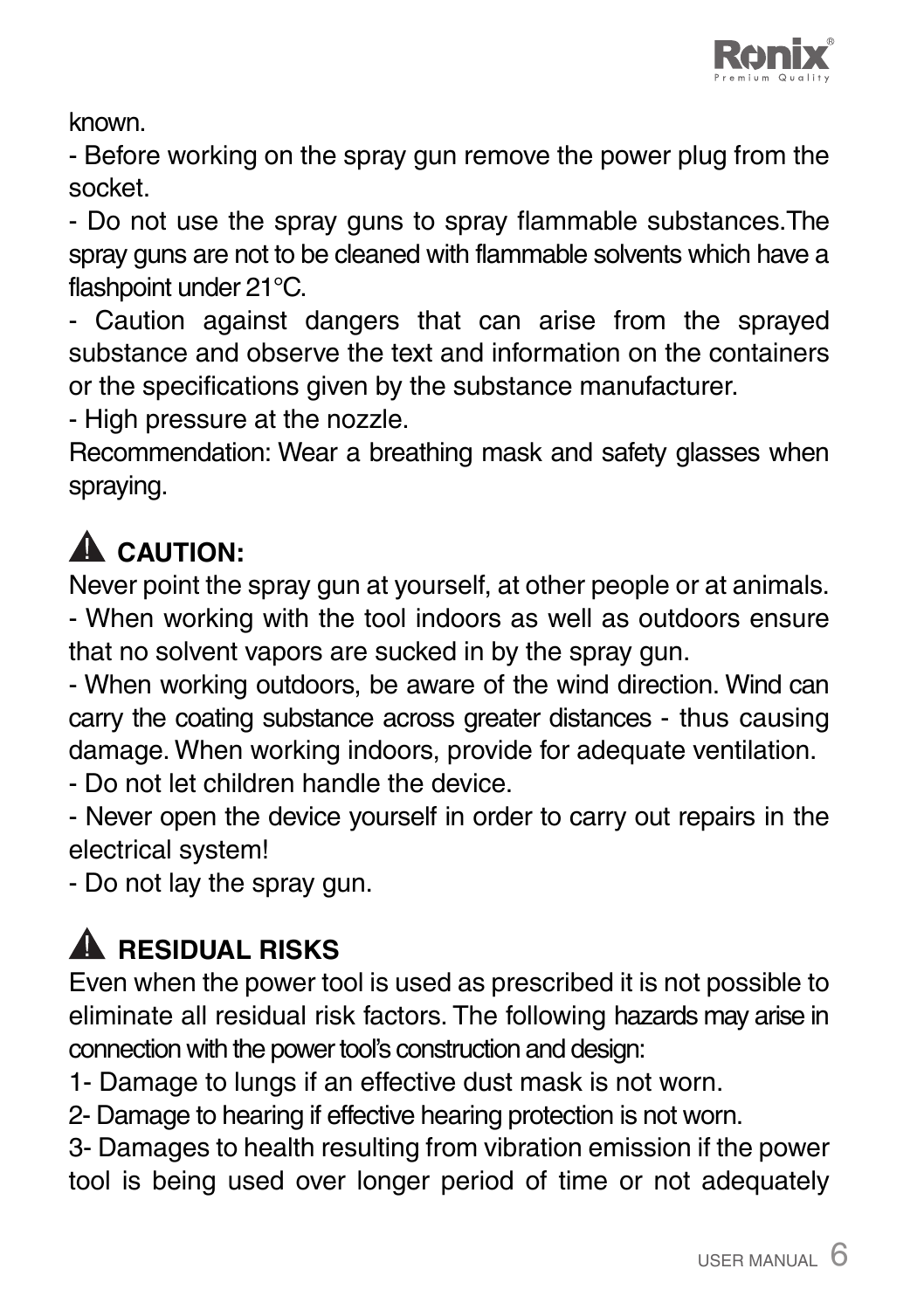

managed and properly maintained.

## **WARNING!**

This power tool produces an electromagnetic field during operation. This field may under some circumstances interfere with active or passive medical implants. To reduce the risk of serious or fatal injury, we recommend persons with medical implants to consult their physician and the medical implant manufacturer before operating this machine.

### **OPERATION INSTRUCTIONS**

#### **.PREPARATION**

Do not use textured wall paints or coatings as this will block the nozzle. To obtain the best results, it is important that you prepare the surface to be sprayed and thin the paint to the correct viscosity, before you operate your spray gun. Always ensure that the surfaces to be sprayed are free from dust, dirt and grease. Make sure that you have masked the areas that should not be sprayed, using a good quality masking tape. The paint or fluid to be sprayed should be thoroughly mixed and free from lumps or other particles. Many substances can be sprayed with your spray gun, but always check the manufacturers recommendations before purchasing your paint.

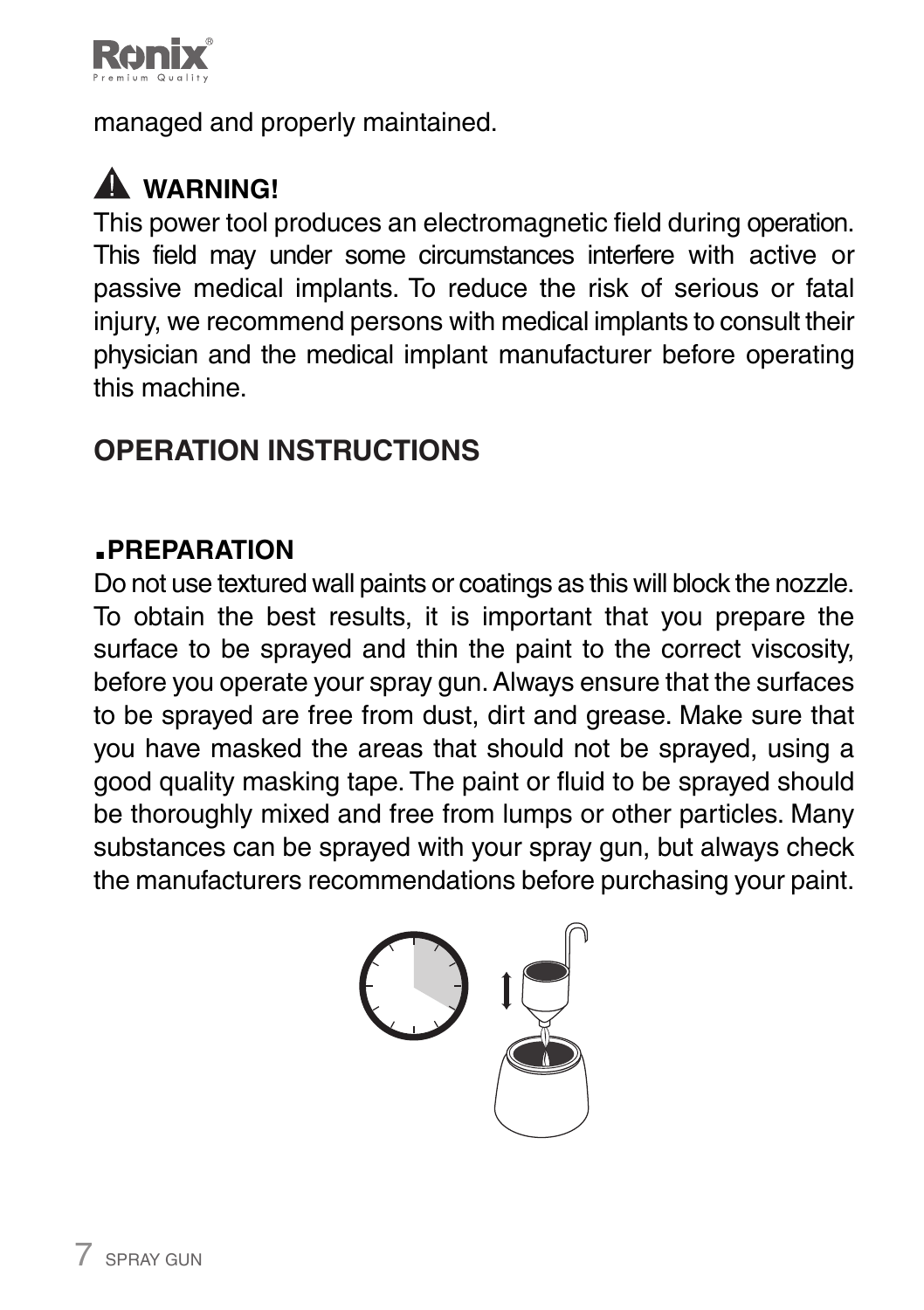

#### **.THINNING**

Always remember to disconnect from the mains supply before filling the paint container with spray able material.

Most paints are supplied ready for brush application and will need to be thinned before they are suitable to be sprayed. Follow the manufacturer's advice on thinning the paint when used with a spray gun. The viscosity cup will help you to determine the correct viscosity of paint to be used. The table below shows recommended times for different types of material.

| Water based paint  | $20 - 25$ seconds    |  |
|--------------------|----------------------|--|
| <b>Primers</b>     | 24 - 28 seconds      |  |
| Varnishes          | 20 - 25 seconds      |  |
| Oil based paints   | $18 - 22$ seconds    |  |
| Enamel paints      | $25 - 22$ seconds    |  |
| Aluminum paints    | 22 - 25 seconds      |  |
| Car undersealing   | $28 - 35$ seconds    |  |
| Wood sealers       | 28 - 35 seconds      |  |
| Wood preservatives | No thinning required |  |
| Wood stains        | No thinning required |  |

#### **.SPRAYING**

Fill the paint container with the correctly thinned and strained paint. Connect the spray gun to the mains supply. Aim the spray gun at a piece of scrap material and operate the trigger switch until paint is spraying. Adjust the output control (2) until the required volume of paint is spraying. Turn the output control in a clockwise direction (B) to reduce the flow and anti-clockwise (A) to increase the flow. Adjustment of the output control will affect the spray pattern.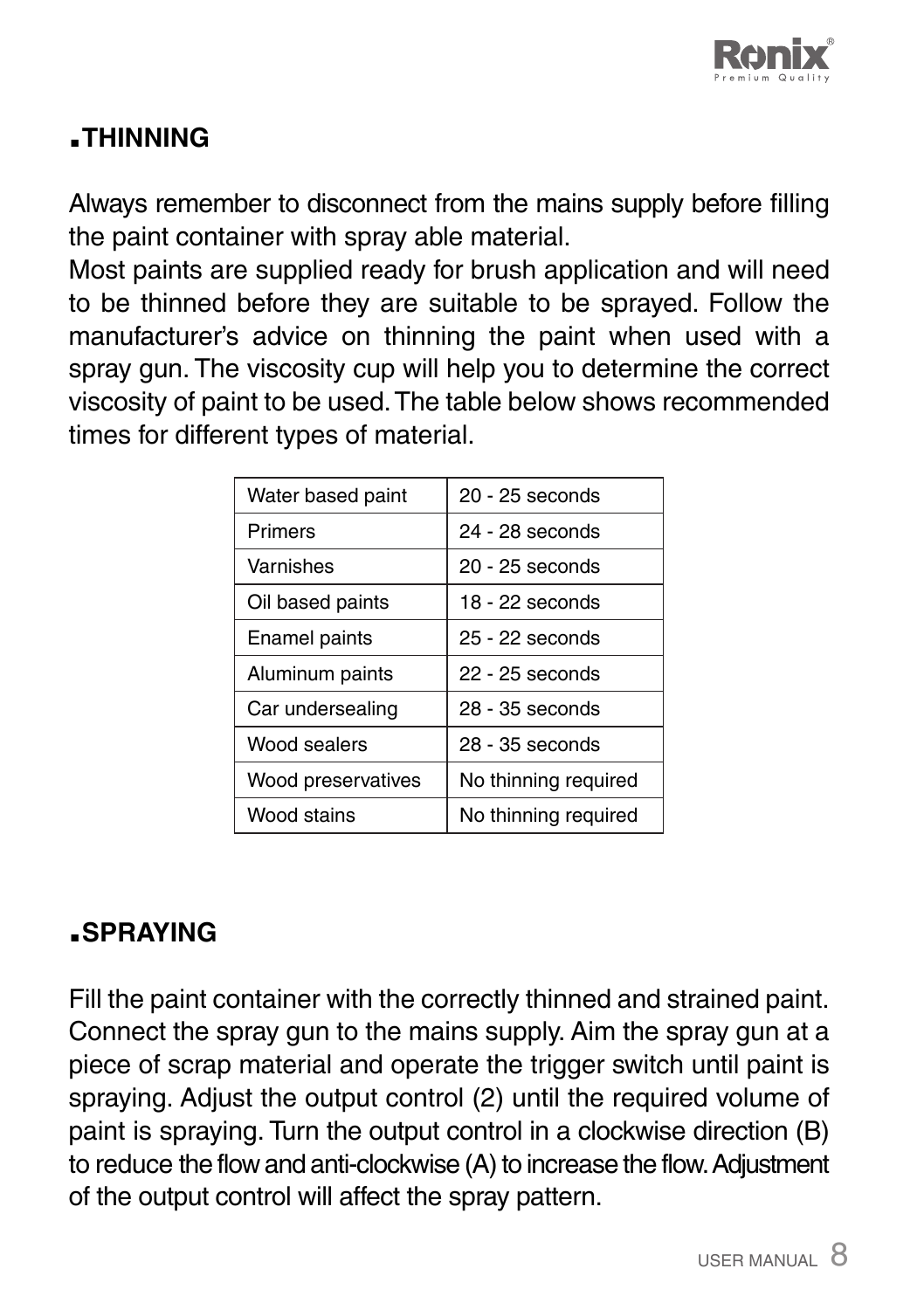



#### **.SPRAYING TECHNIQUES**

To obtain the best results, keep your spray gun level and parallel to the surface at all times. Keep the nozzle 25 - 30 cm from the surface and spray evenly from side to side or up and down. Do not spray at an angle as this will lead to paint runs on the surface. Use smooth and even strokes. When spraying large areas, using a criss-cross pattern as shown.



Never start or stop the spray gun while it is aimed at the surface to be sprayed. Evenly control the speed of movement of the spray gun. A fast speed of movement over the surface will give a thin coat and a slow speed will give a heavy coat. Apply one coat at a time. If a further coat is required, make sure you observe the manufacturers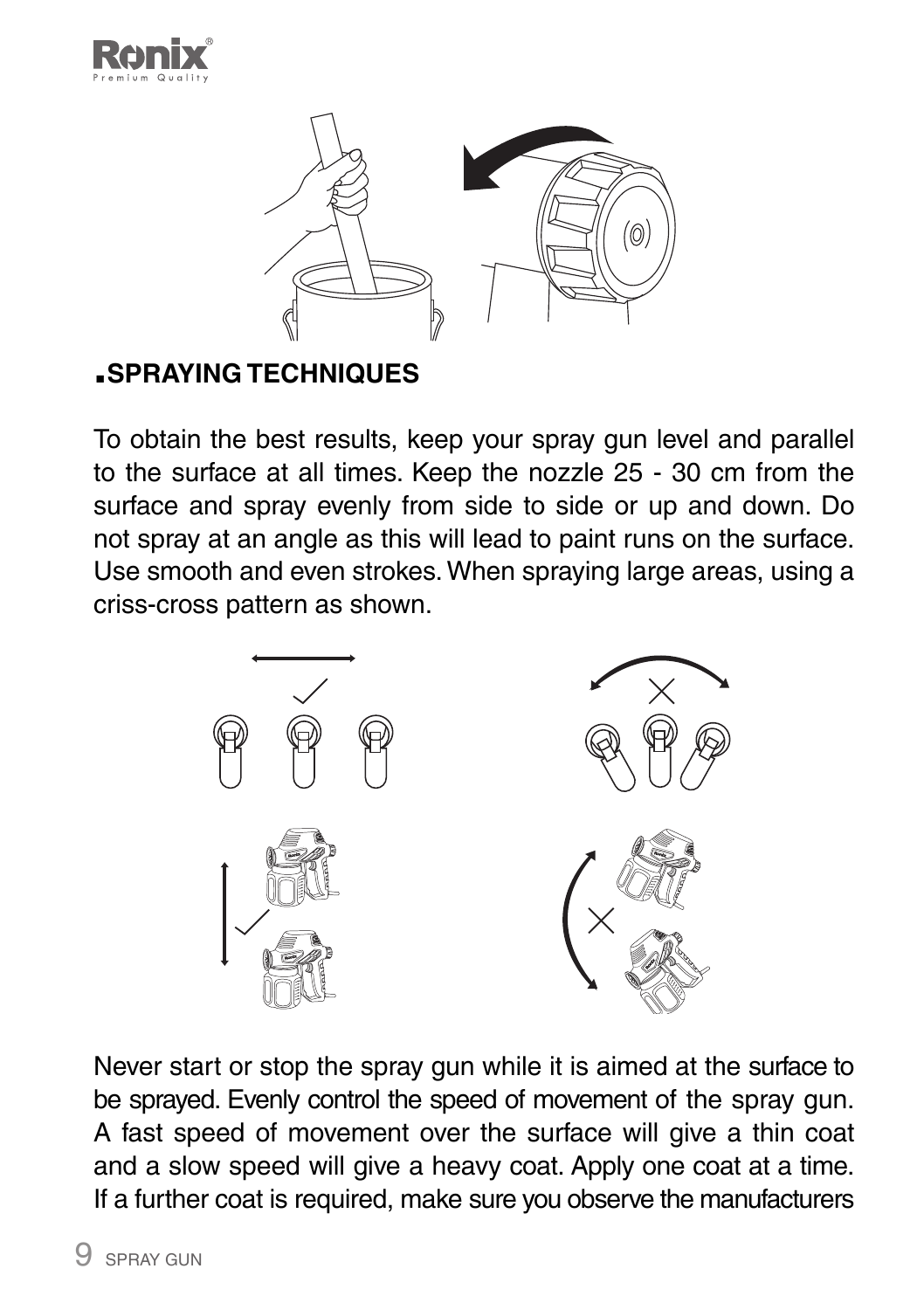

drying time recommendations before applying a second coat. When spraying small areas, keep the output control on a low setting. This will avoid using too much paint and prevent overspray. Where possible, avoid stopping and starting when spraying an object. This can lead to too much, or not enough paint being applied. Do not tip the spray gun to more than 45°.



#### **MAINTENANCE**

Make sure that the plug is removed from the mains when carrying out maintenance work on the motor.

The machines have been designed to operate over a long period of time with a minimum of maintenance. Continuous satisfactory operation depends upon proper machine care and regular cleaning.

### **CLEANING AND MAINTENANCE**

Always remember to disconnect from the mains supply before cleaning the spray gun or paint container.

It is essential that the spray gun is cleaned thoroughly after every use. Failure to clean it will almost certainly result in blockages and it may not operate when you next come to use it! The guarantee does not cover cleaning a sprayer that has not been properly cleaned by the user.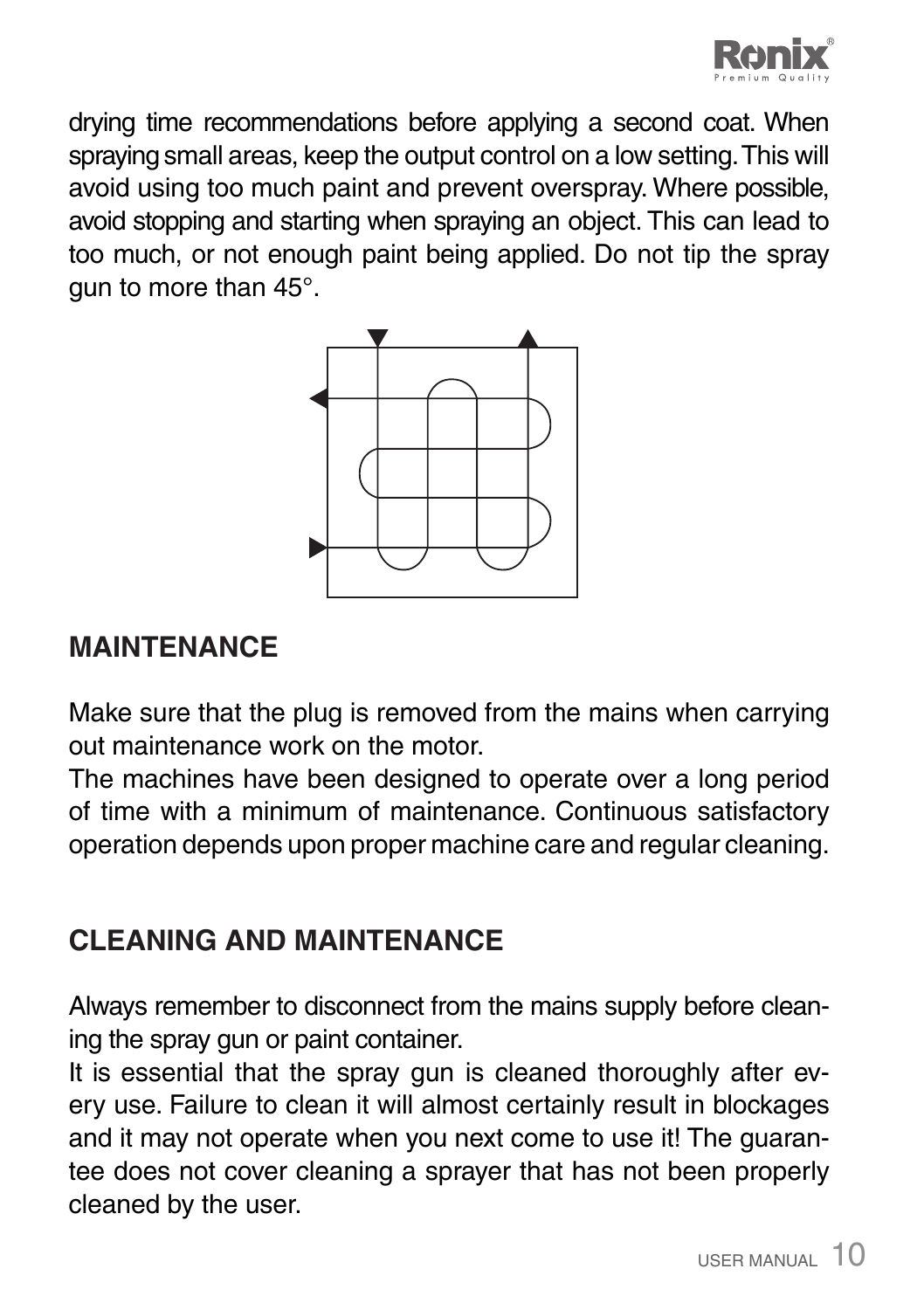

The following action must be taken after every use:

1- Empty any remaining material from the container.

2- Clean the container thoroughly with the thinner that was used.

3- Pour some thinner into the container and spray through the spray gun until only clean thinner is coming out of the nozzle.

4- Thoroughly clean the paint pick up pipe and filter with thinner.

5- Clean the basket and nozzle and remove any other debris or paint that remains.

6- Turn the spray gun upside down and apply a few drops of light oil to the two apertures.

This will lubricate the piston and cylinder.

If your spray gun should require extra internal cleaning, it may be necessary to disassemble it. Fig G

If so the following action should be taken:

1. Remove the plug from the mains socket.

2. Remove paint container, pick up pipe and filter.

3. Take off the pump assembly.

4. Release the nozzle (H), valve (I), piston (M) and spring (L).

5. Clean the cylinder (K) and all parts thoroughly with solvent.

6. Apply a few drops of light lubricating oil to the piston, spring and cylinder.

7. Reassemble the spray gun.

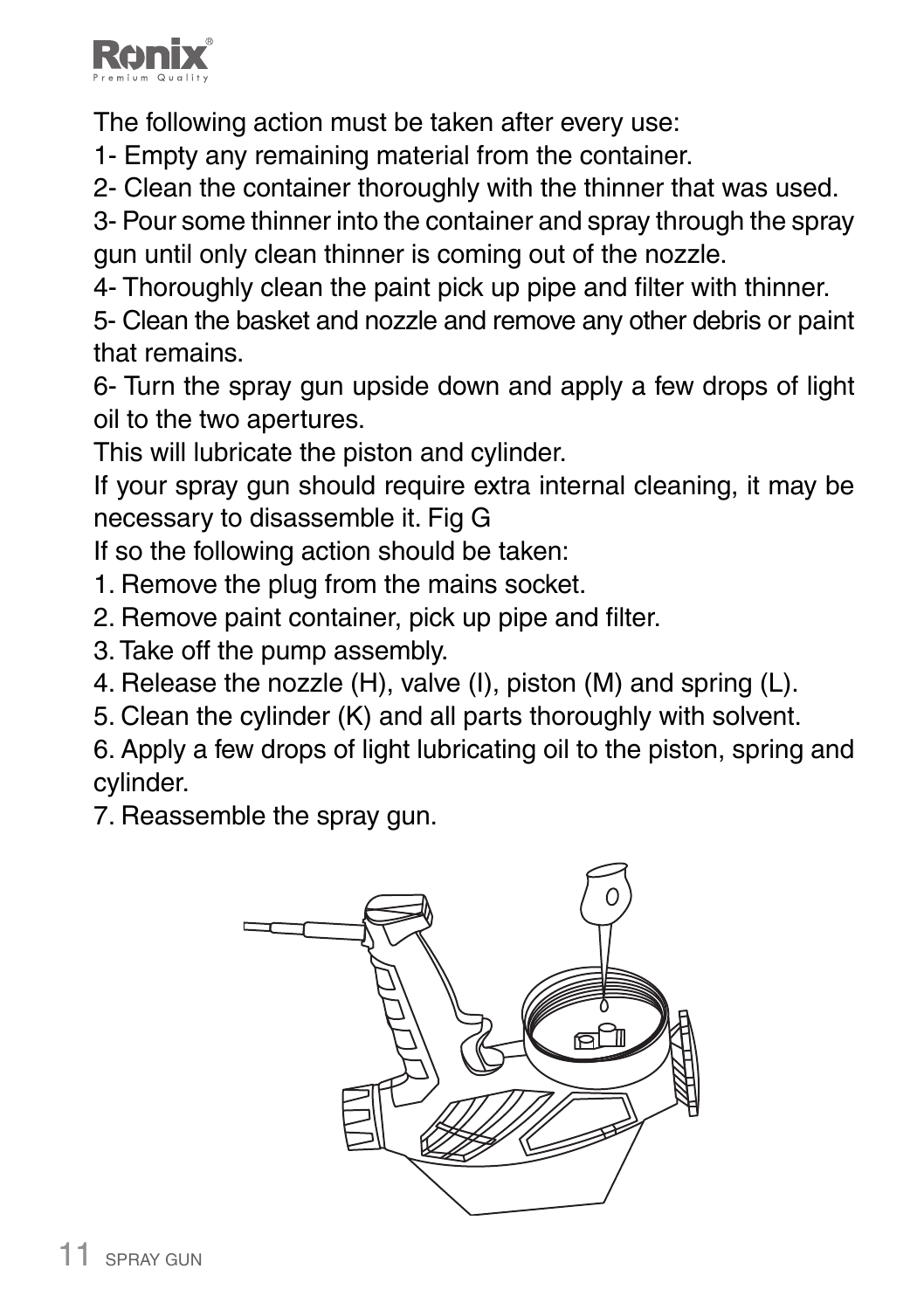



| Malfunction                                             | Cause                                                                                                                                                                   | Solution                                                                                                                                                               |
|---------------------------------------------------------|-------------------------------------------------------------------------------------------------------------------------------------------------------------------------|------------------------------------------------------------------------------------------------------------------------------------------------------------------------|
| Motor hums but does not<br>spray or irregular spraying. | - Worn swirl head<br>- Pick up pipe not in<br>the right position<br>- Blocked pick up pipe<br>- Blocked nozzle<br>- Blocked filter<br>- Control knob need<br>adjustment | - Replace swirl head.<br>- Re-adjust pick up pipe.<br>- Clean with thinner.<br>- Clean nozzle.<br>- Clean with thinner.<br>- Adjust.                                   |
| Atomization is not good.                                | - Volume adjustment<br>is not correct.<br>- Paint too thick                                                                                                             | - Adjust.<br>- Check viscosity<br>of the paint.                                                                                                                        |
| Over painting.                                          | - Spray gun not clean, or<br>not lubricated resulting in<br>piston being stuck in cylinder<br>- Too much paint<br>- Viscosity too low                                   | - Disassemble spray gun<br>and, clean with thinner<br>- Adjust the volume<br>clockwise<br>to reduce spraying. Two<br>thin coats are better<br>then one Check viscosity |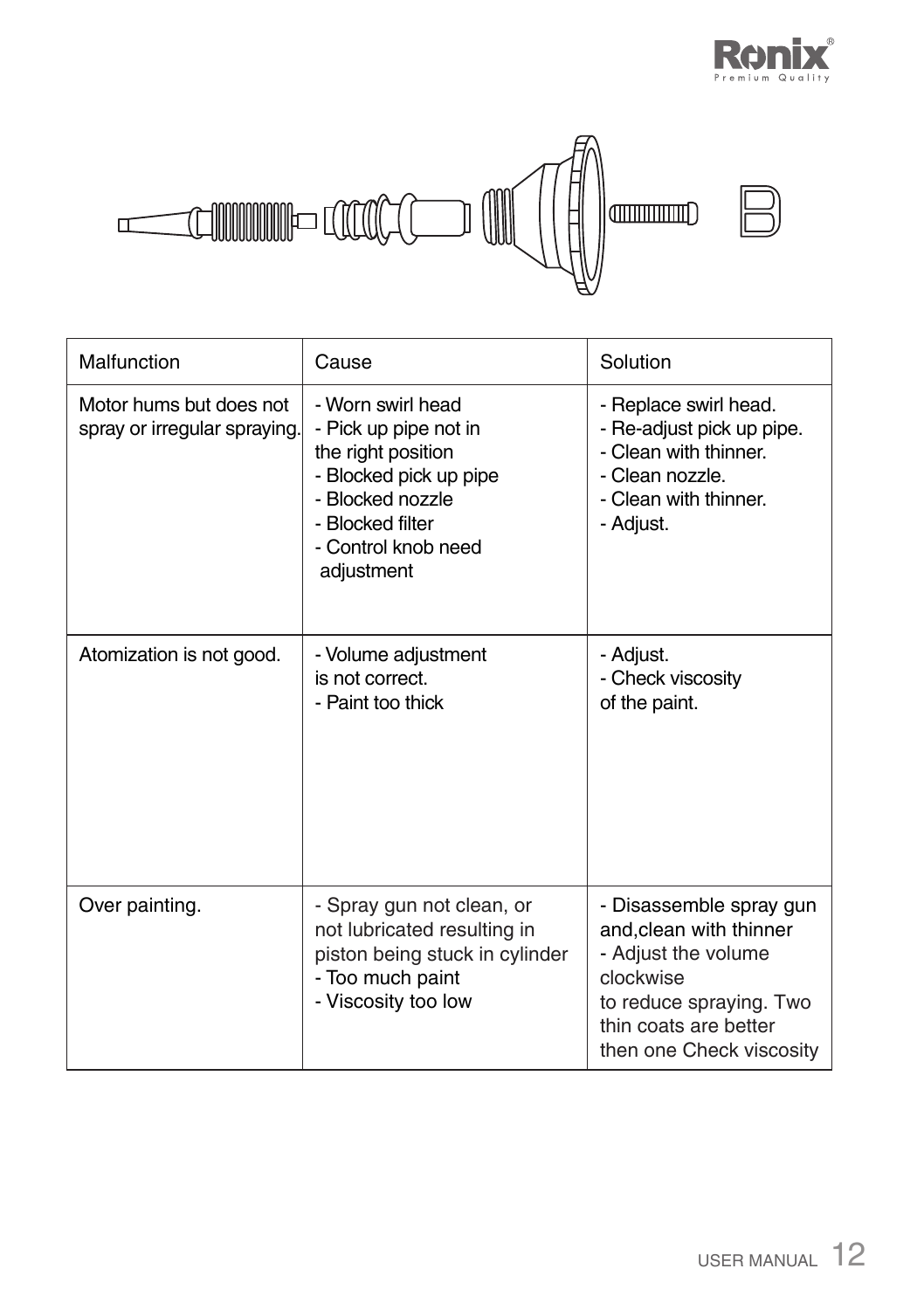

| Motor louder<br>than normal.        | - Spray gun not clean, or not<br>lubricated, resulting in piston<br>being stuck in cylinder                                                                                | - Disassemble spray gun<br>and clean with thinner.                                |
|-------------------------------------|----------------------------------------------------------------------------------------------------------------------------------------------------------------------------|-----------------------------------------------------------------------------------|
| No spray, no sound.                 | No electricity                                                                                                                                                             | Check power supply                                                                |
| Operating sound not right           | Poor output adjustment<br>Not enough paint in the<br>container resulting in air<br>being sucked in.<br>Not diluting properly or<br>not passing pick up pipe<br>completely. | Re-adjust<br>Refill with paint.<br>Check pick up pipe and<br>viscosity level.     |
| "Orange Skin" excessive<br>fogging. | Incorrect solvent is used<br>Spray gun too far from<br>the surface.<br>Paint too thick                                                                                     | Use correct solvent.<br>Hold spray gun closer to<br>the object.<br>Thin the paint |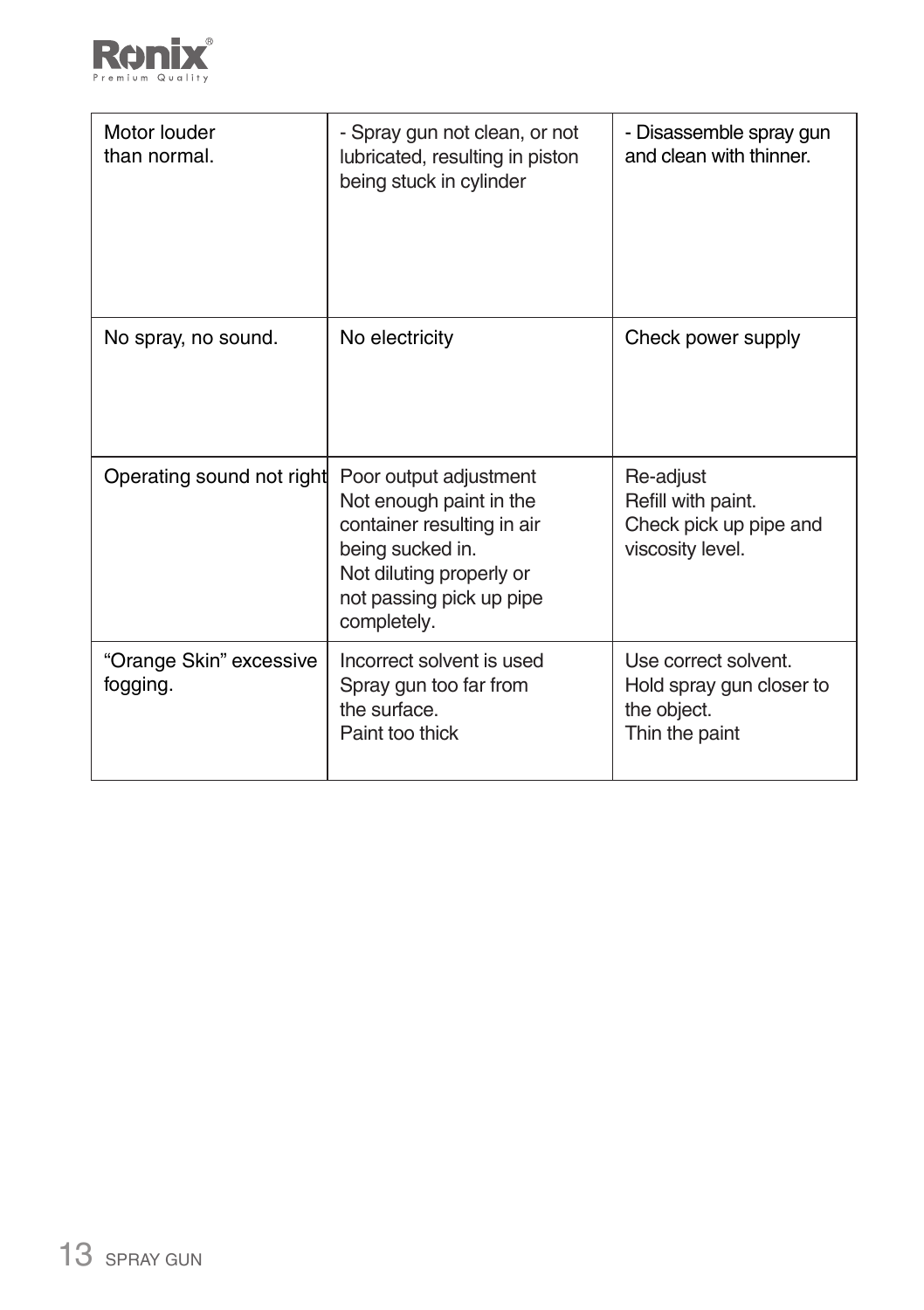